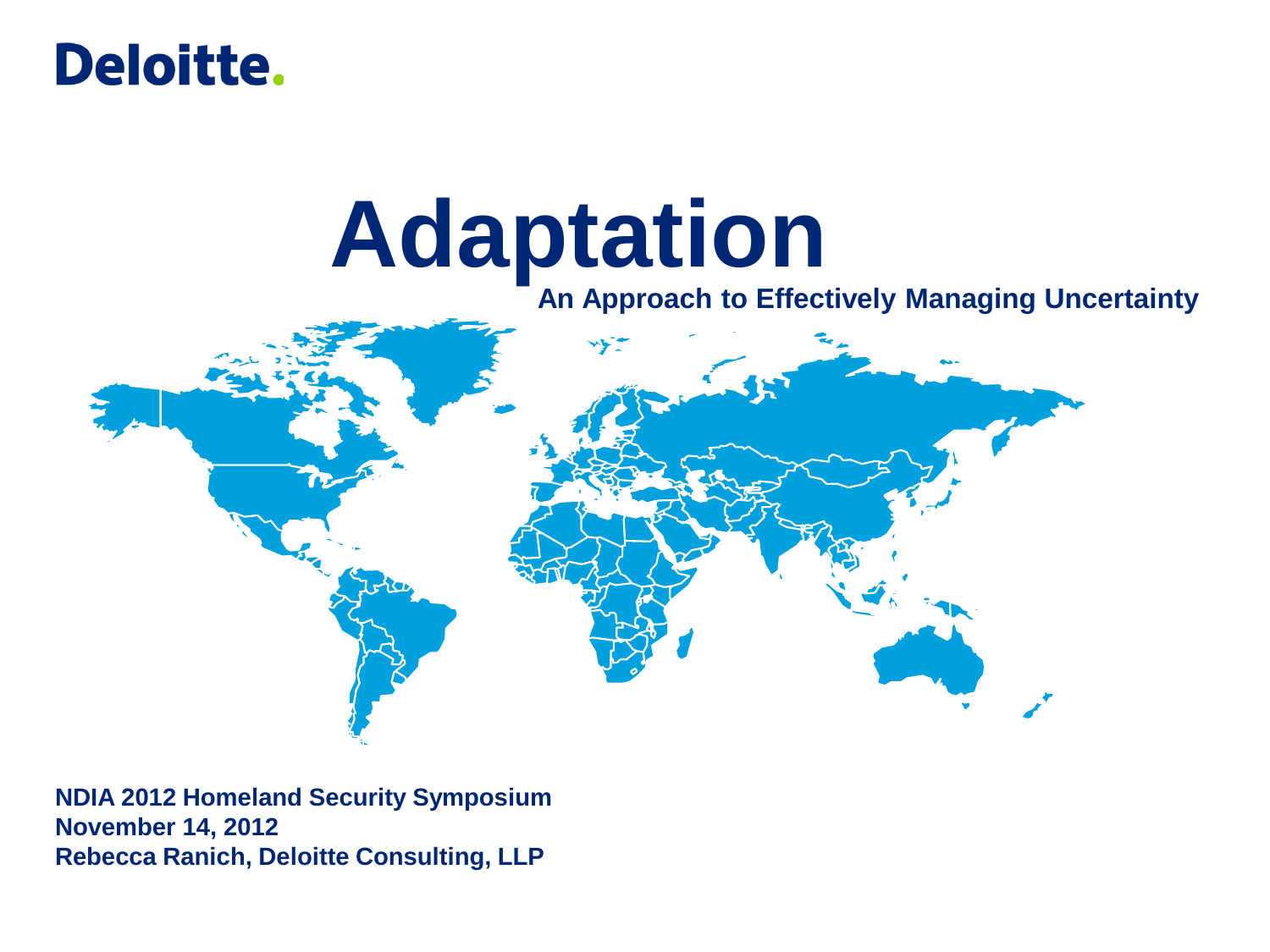# **Executive Summary**

In the spring of 2012, Deloitte<sup>1</sup> and Forbes Insights surveyed 192 U.S. executives from companies in the consumer and industrial products, life sciences, healthcare, and technology/media/telecommunications industries and found that a stunning 91% plan to reorganize and reprioritize their approaches to risk management in some form in the coming three years. Some of the other key survey findings are:

#### • **Leaders expect risk to become more volatile**

Two-thirds of respondents identified financial risk as having the potential to be even more volatile over the next three years. More than half indicated they believe that risks ranging from regulatory to technology to geopolitical/political concerns would increase in volatility over the next three years.

#### • **Technology is a frequent focus of improvement**

More than half of the respondents said that their companies plan to invest in continuous risk monitoring. Almost a third said that they are in the process of automating risk reporting.

#### • **Social media risk rivals financial risk as an area of concern**

Twenty-seven percent of respondents identified social media as one of the most important sources of risk over the next three years – the same percentage who identified financial risk.

1As used in this document, "Deloitte" means Deloitte & Touche LLP, Deloitte Tax LLP, Deloitte Consulting LLP, and Deloitte Financial Advisory Services LLP, which are separate subsidiaries of Deloitte LLP. Please see www.deloitte.com/us/about for a detailed description of the legal structure of Deloitte LLP and its subsidiaries.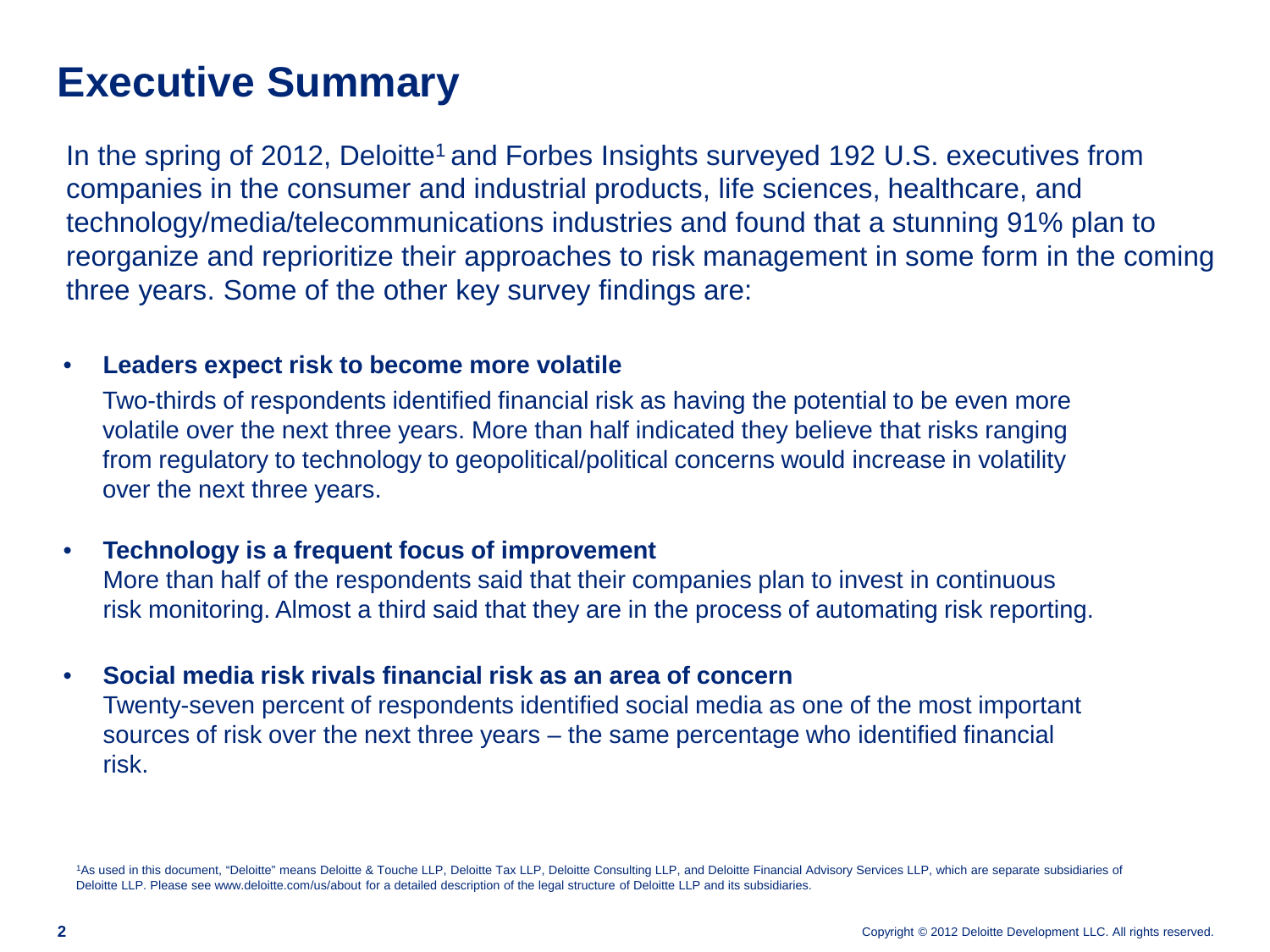# **Executive Summary (cont.)**

#### • **Lack of awareness is the most common barrier to effectiveness**

Twenty-eight percent of respondents said their main risk management challenge is that "people are unaware of what they need to do concerning risk," more than the percentage citing any other factor.

• **Risk management now lives in the C-Suite** Twenty-six percent of respondents, a plurality, pointed to the CEO as the executive with primary responsibility for overall risk management; 23 percent named the CFO/Treasurer. Only 19 percent named the CRO/Head of Risk.

#### • **Risk management budgets are frugal, but not stingy**

About half of the respondents expect only minimal changes to risk management budgets for all risk categories. However, fewer than 15 percent of respondents across all risk areas thought that risk budgets will decrease over the next three years.

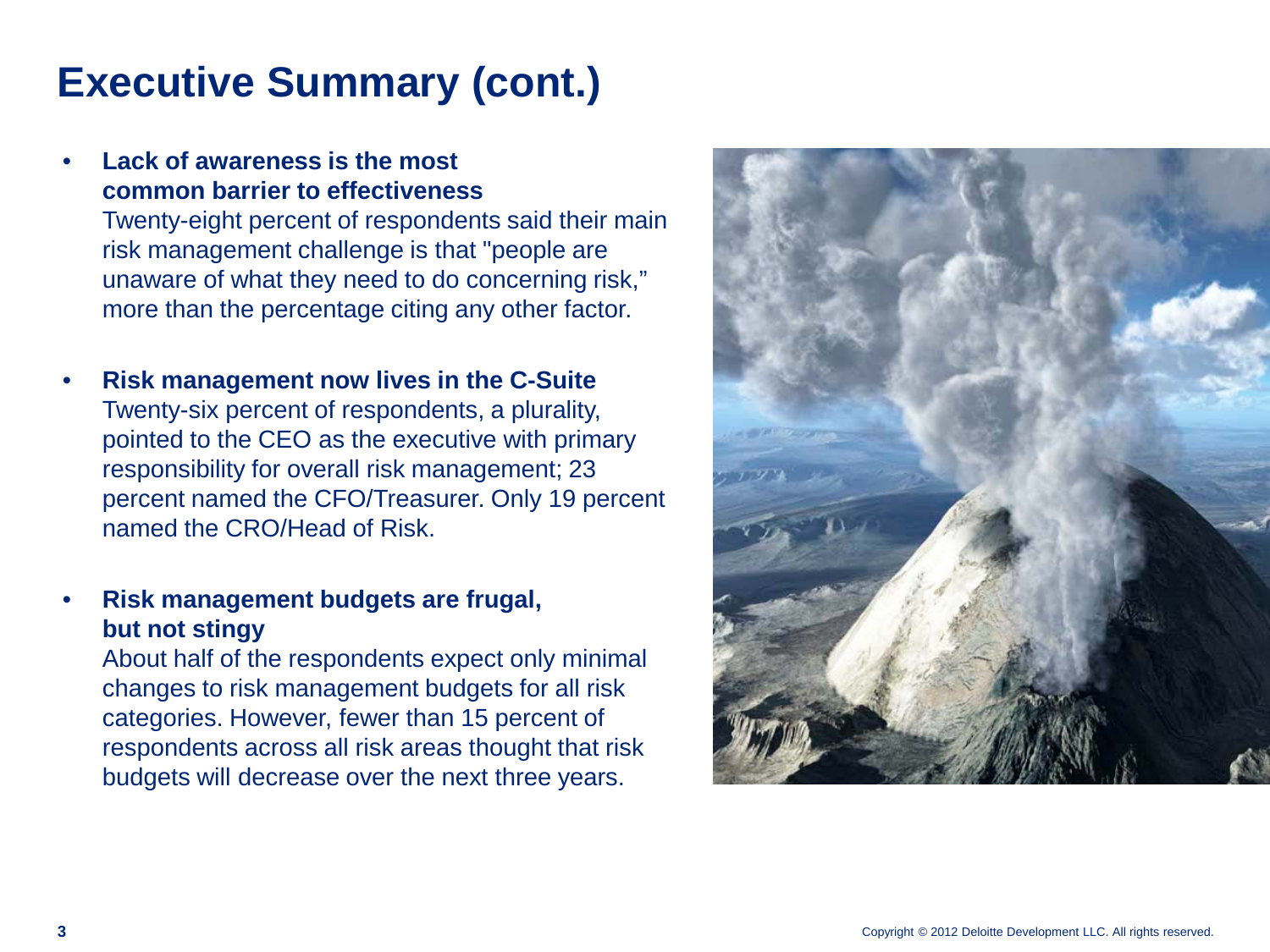### **Risk management for value creation, not just value protection**

The survey shows that awareness is a more significant challenge to effective risk management than available skills, technology or corporate culture. The largest group of respondents (28%) stated the main challenge is that "people are unaware of what they need to do concerning risk."



Figure 5. What do you believe are the biggest challenges you face to effectively manage risk? (Top ten)

Note: Respondents could select more than one answer.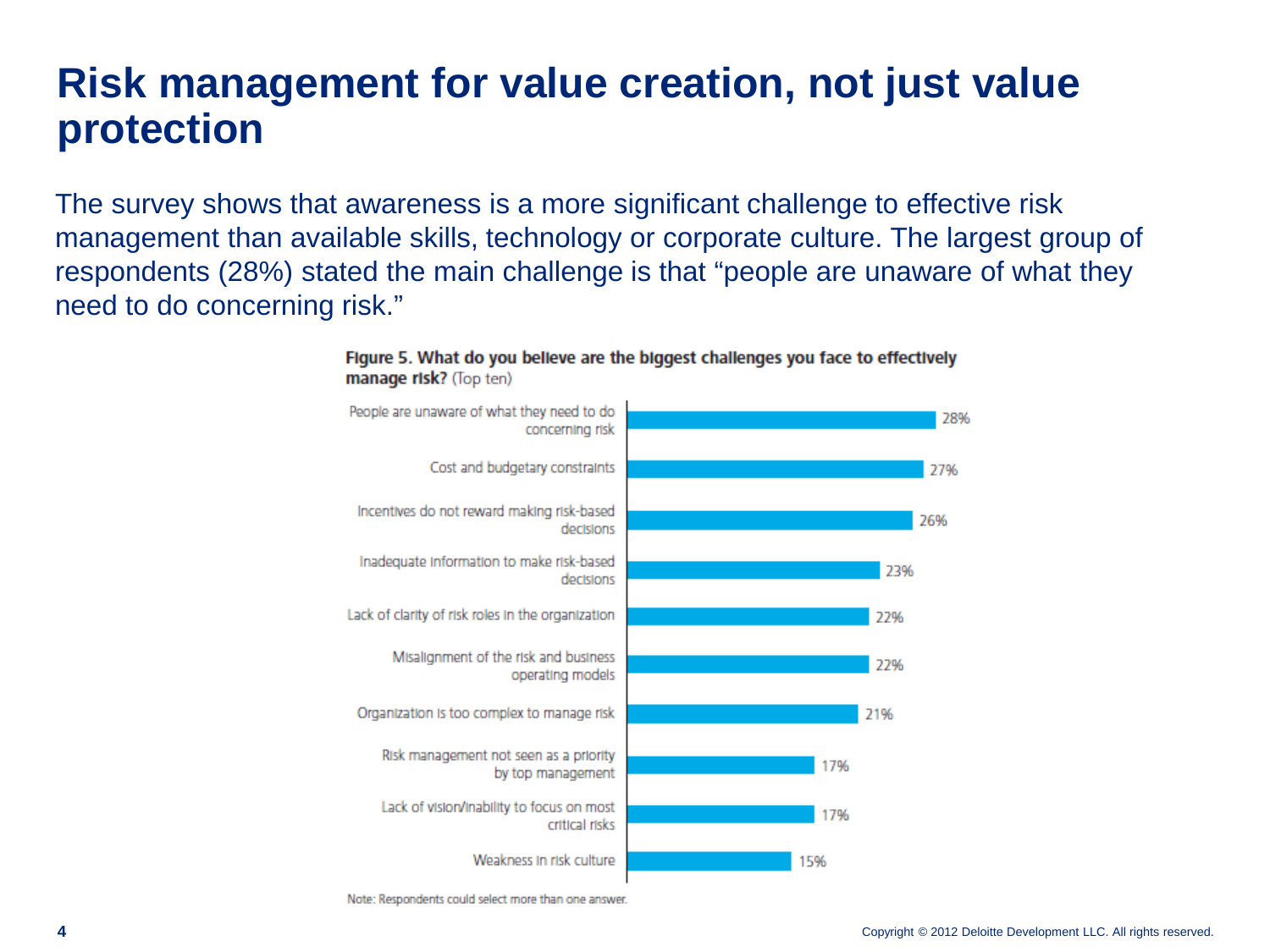Climate change is "already altering markets, creating both new opportunities and new risks for companies…some companies and industry sectors will be more at risk than others, but all will be affected. **Only those companies that are prepared will thrive.**"

*-Pew Research Center*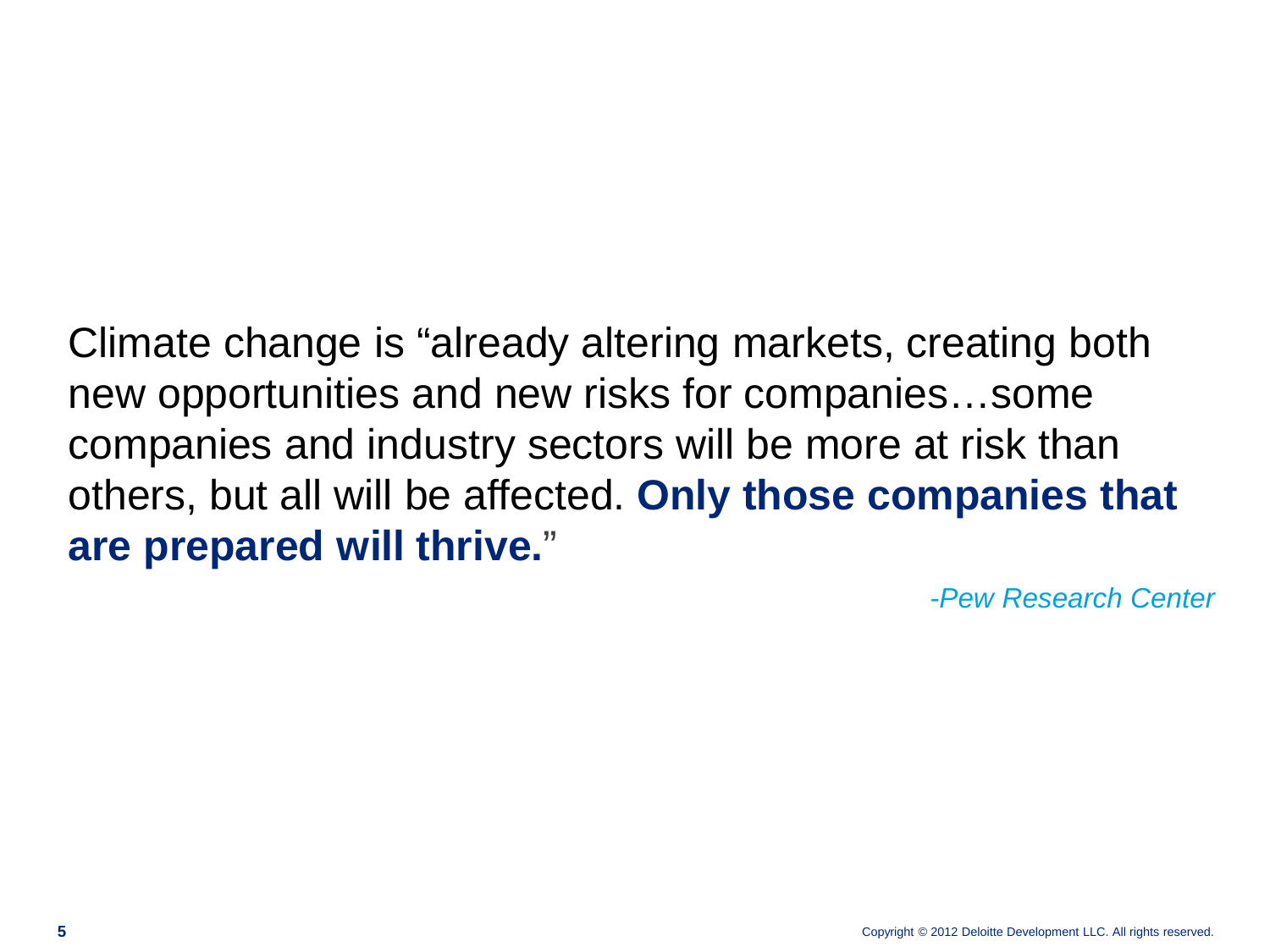# **"Severe weather in North America" – Munich Re Study**

This just released study was prepared to support underwriters and clients in North America, the world's largest insurance and reinsurance market.

- For the period concerned 1980 to 2011 the overall loss burden from weather catastrophes was US\$ 1,060bn (in 2011 dollars). The insured losses amounted to US\$ 510bn, with some 30,000 fatalities due to weather catastrophes in North America during this time frame.
- The study reveals a nearly quintupled number of weather-related loss events in North America for the past three decades, compared with an increase factor of 4 in Asia, 2.5 in Africa, 2 in Europe and 1.5 in South America.
- The North American continent is exposed to every type of hazardous weather peril tropical cyclone, thunderstorm, winter storm, tornado, wildfire, drought and flood. "One reason for this is that there is no mountain range running east to west that separates hot from cold air."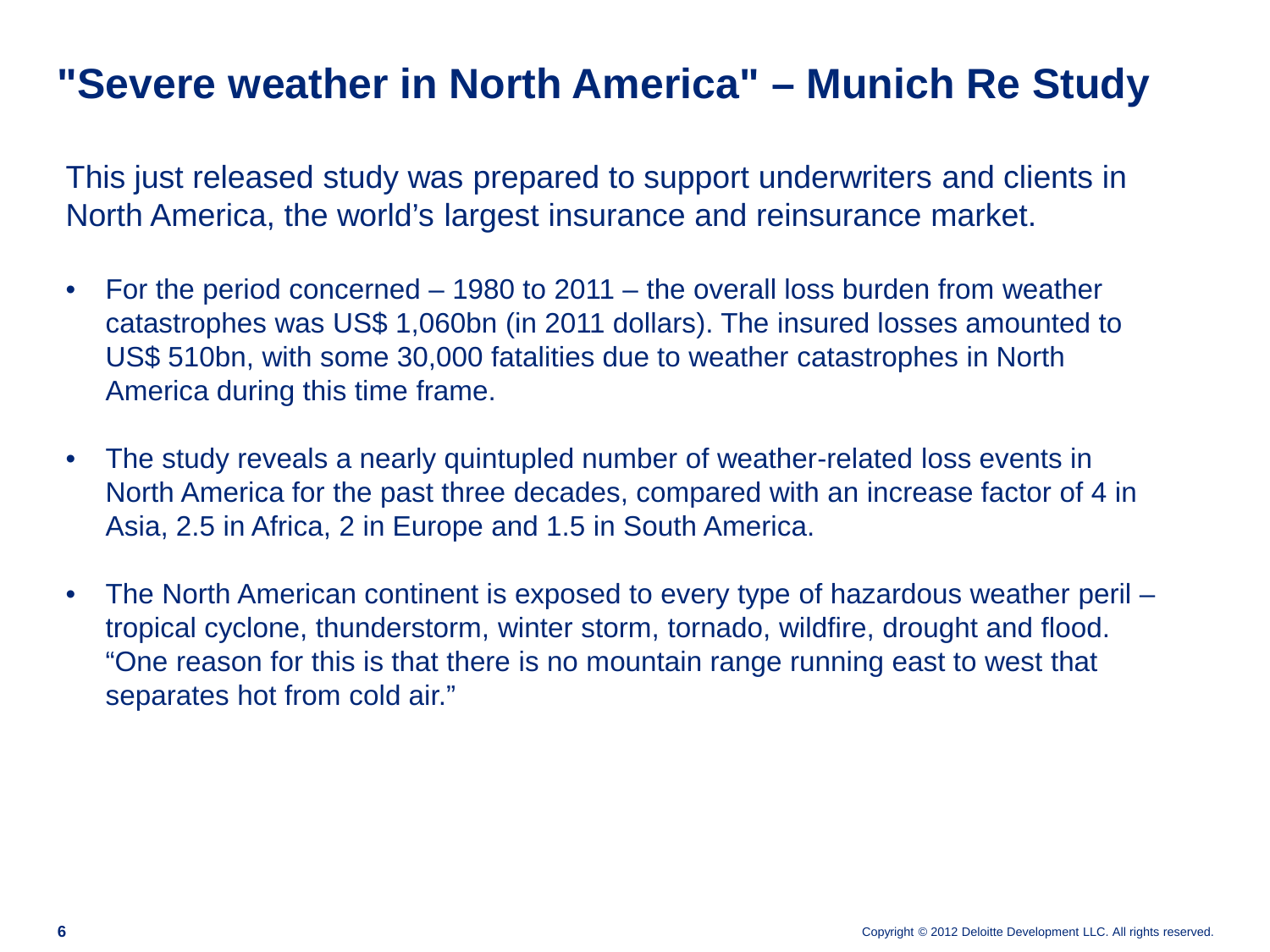### **At the same time, infrastructure resiliency and preparedness are at low points…making innovation a priority**

**In 2009, the American Society of Civil Engineers scored America's infrastructure on capacity, condition, funding, future need, operation and maintenance, public safety and resilience, resulting in the following grades: [www.asce.org/reportcard](http://www.asce.org/reportcard)**

| Aviation                           | D     |
|------------------------------------|-------|
| <b>Bridges</b>                     | C     |
| Dams                               | D     |
| <b>Drinking Water</b>              | D-    |
| <b>Energy</b>                      | D+    |
| <b>Hazardous Waste</b>             | D     |
| <b>Inland Waterways</b>            | D-    |
| Levees                             | D-    |
| <b>Public Parks and Recreation</b> | $C -$ |
| Rail                               | $C -$ |
| <b>Roads</b>                       | D-    |
| <b>Schools</b>                     | D     |
| <b>Solid Waste</b>                 | $C+$  |
| <b>Transit</b>                     | D     |
| Wastewater                         | D-    |
| America's Infrastructure G.P.A.    | D     |

**To improve America's critical infrastructure's rating to "good condition," it may likely take \$2.2 trillion over the next 5 years.** 

 **– www.asce.org/reportcard**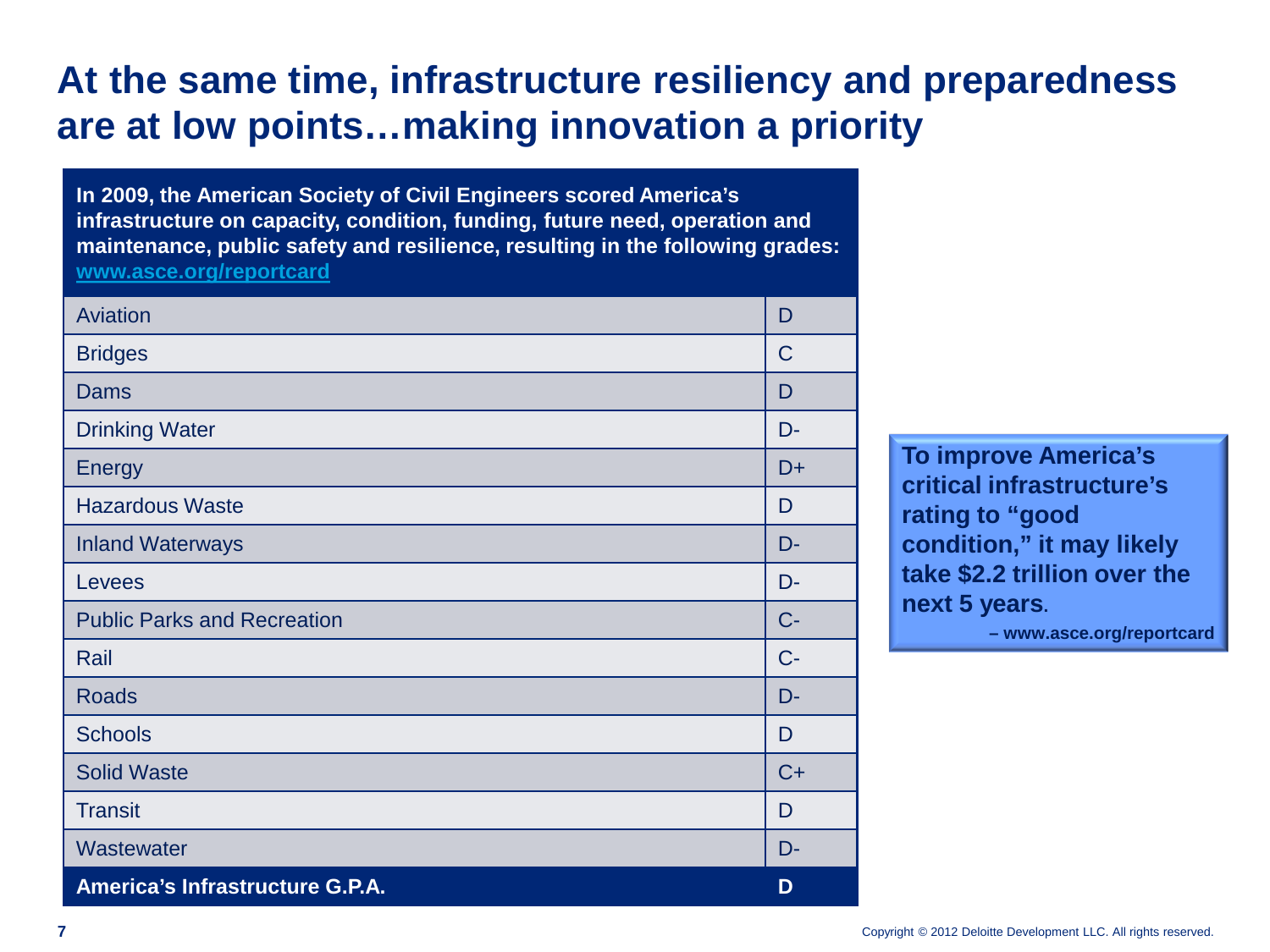# **A Local Recent Example of Extreme Event – Derecho**

- June 29<sup>th</sup> Derecho
- Cascading impacts through DC Metropolitan Area
- Record-setting heat further impacted mass transit
- Exposed 20<sup>th</sup> century power grid as single point of failure for businesses, government services, and other dependent infrastructure
- Benefit to be derived from proactive risk management and investment in mitigating and adaptation strategies

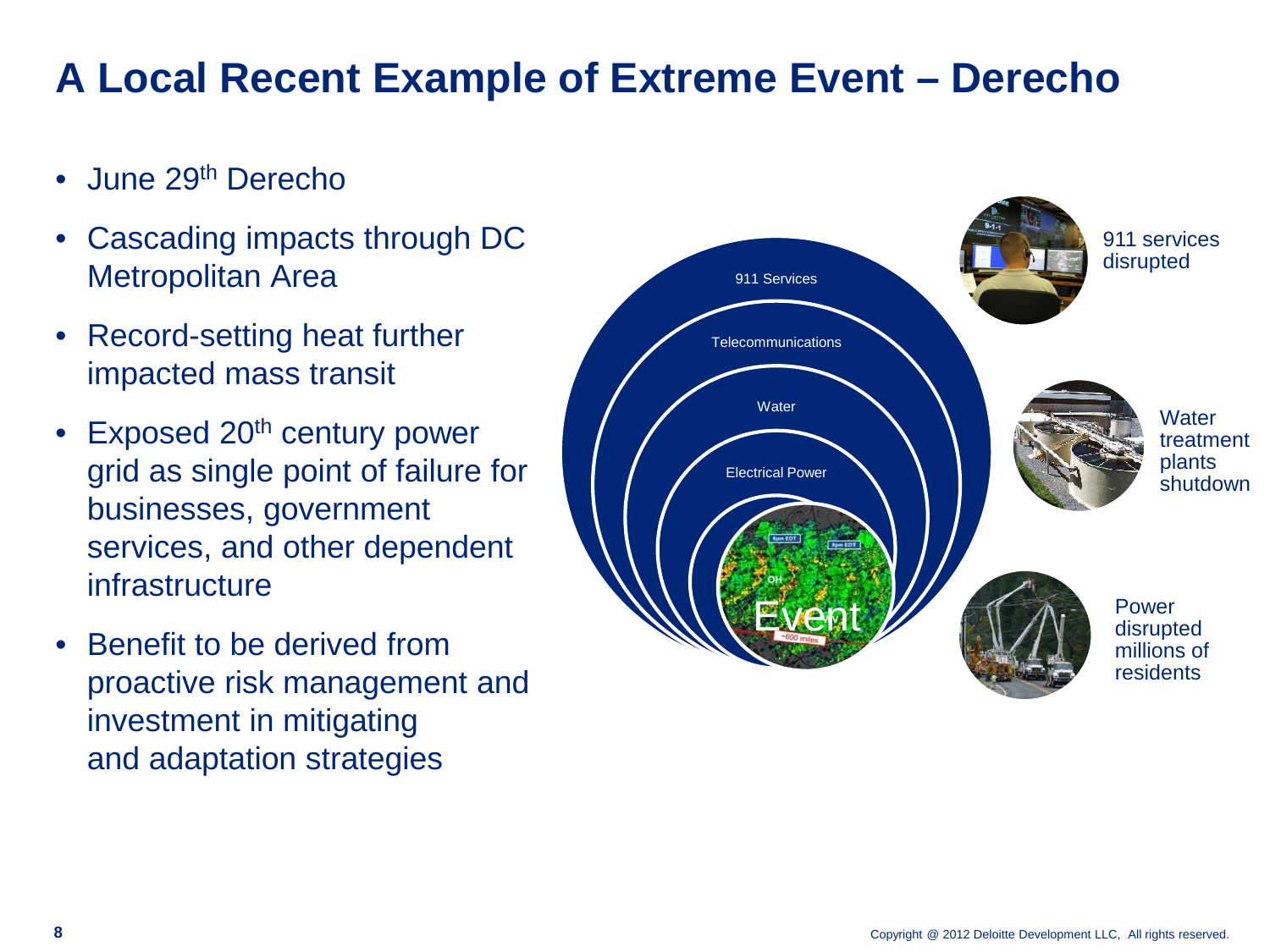**Defining goals that incorporate protecting and creating value, and support effective reporting – we should seek Game Change not just Step Change actions**



Meeting regulatory requirements to identify risks and develop and implement adaptation plans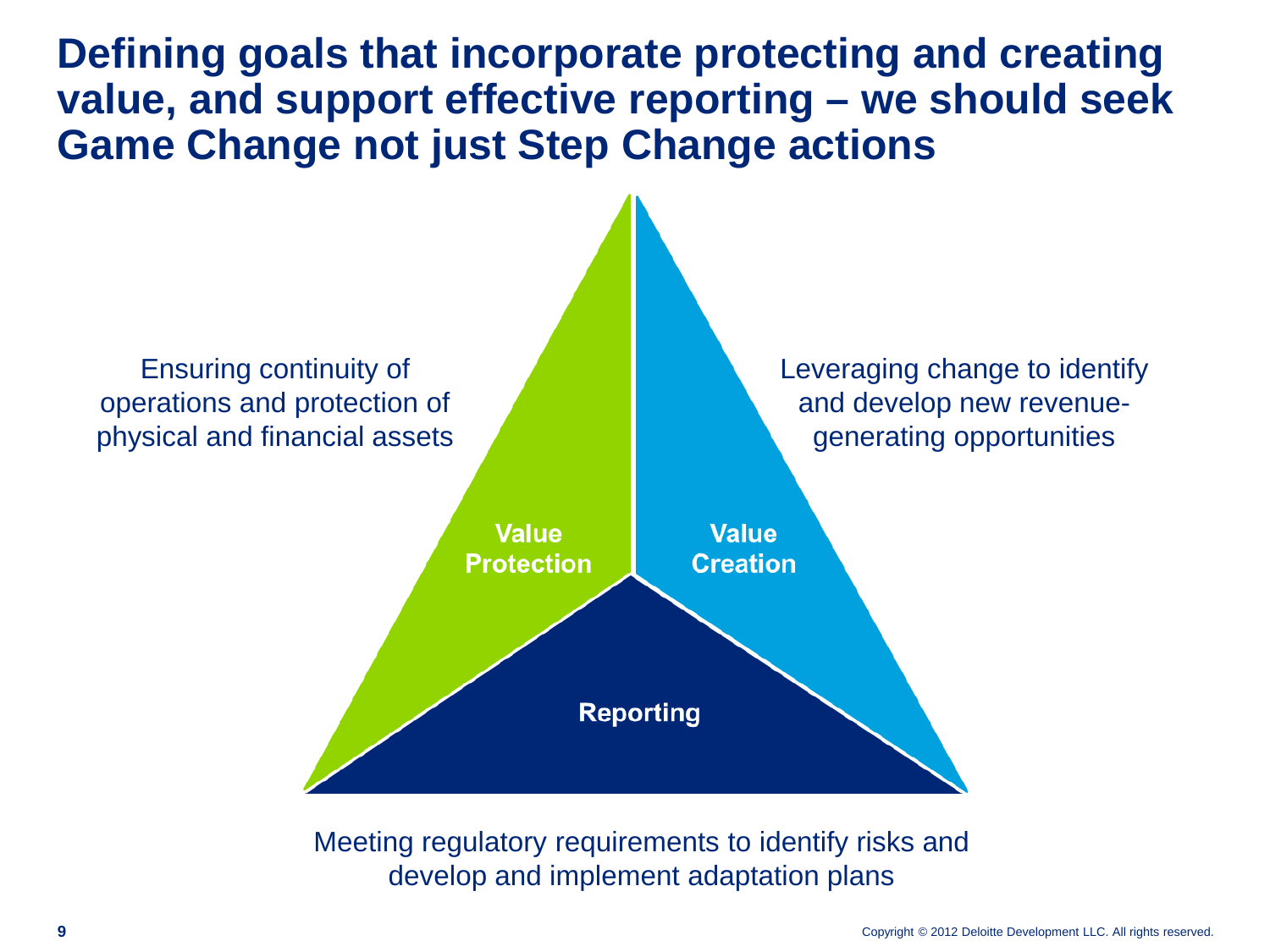### **A 'Bottom-Up' Methodology identifies, quantifies and prioritizes actions, And challenges 'business as usual'**

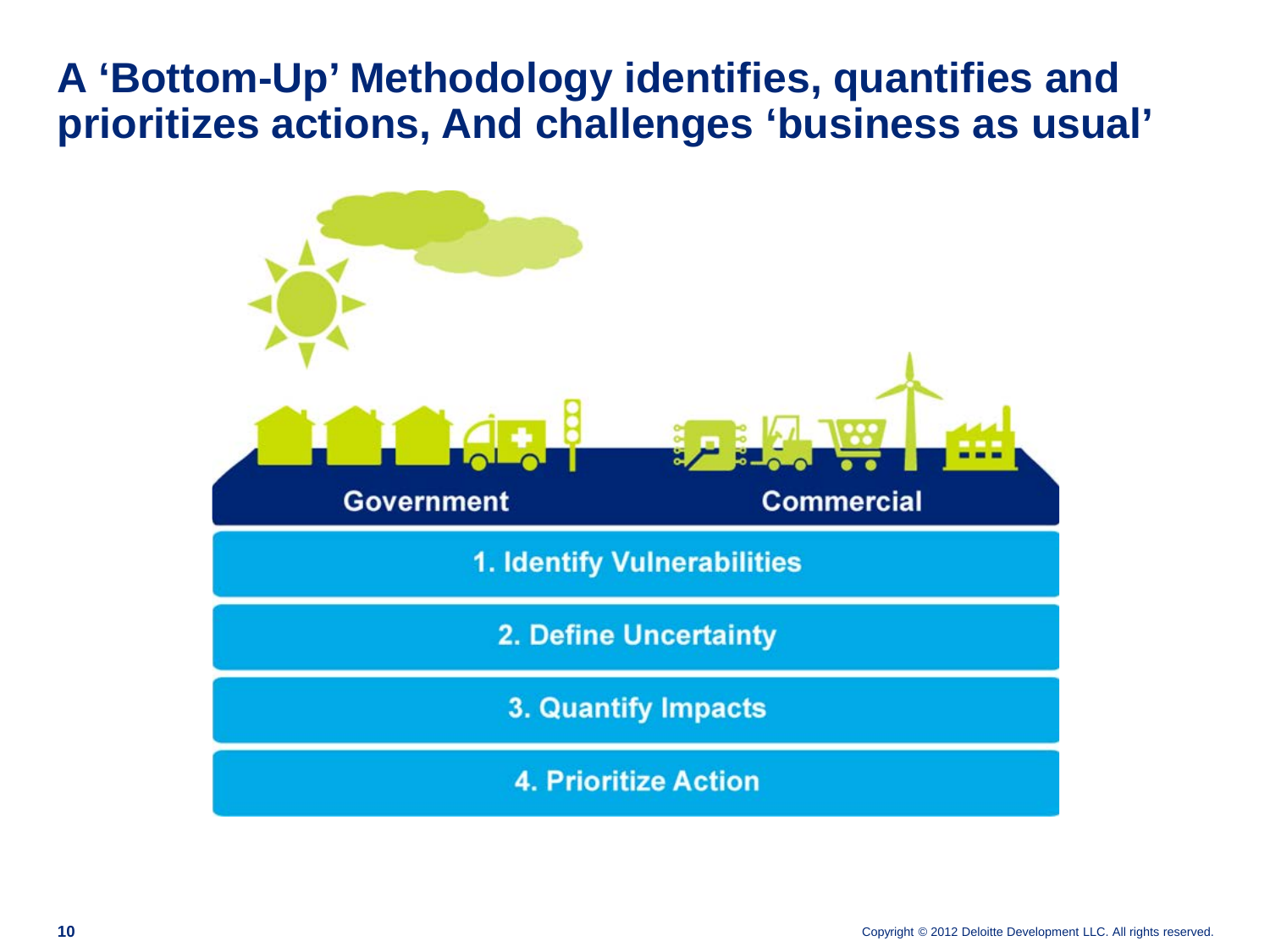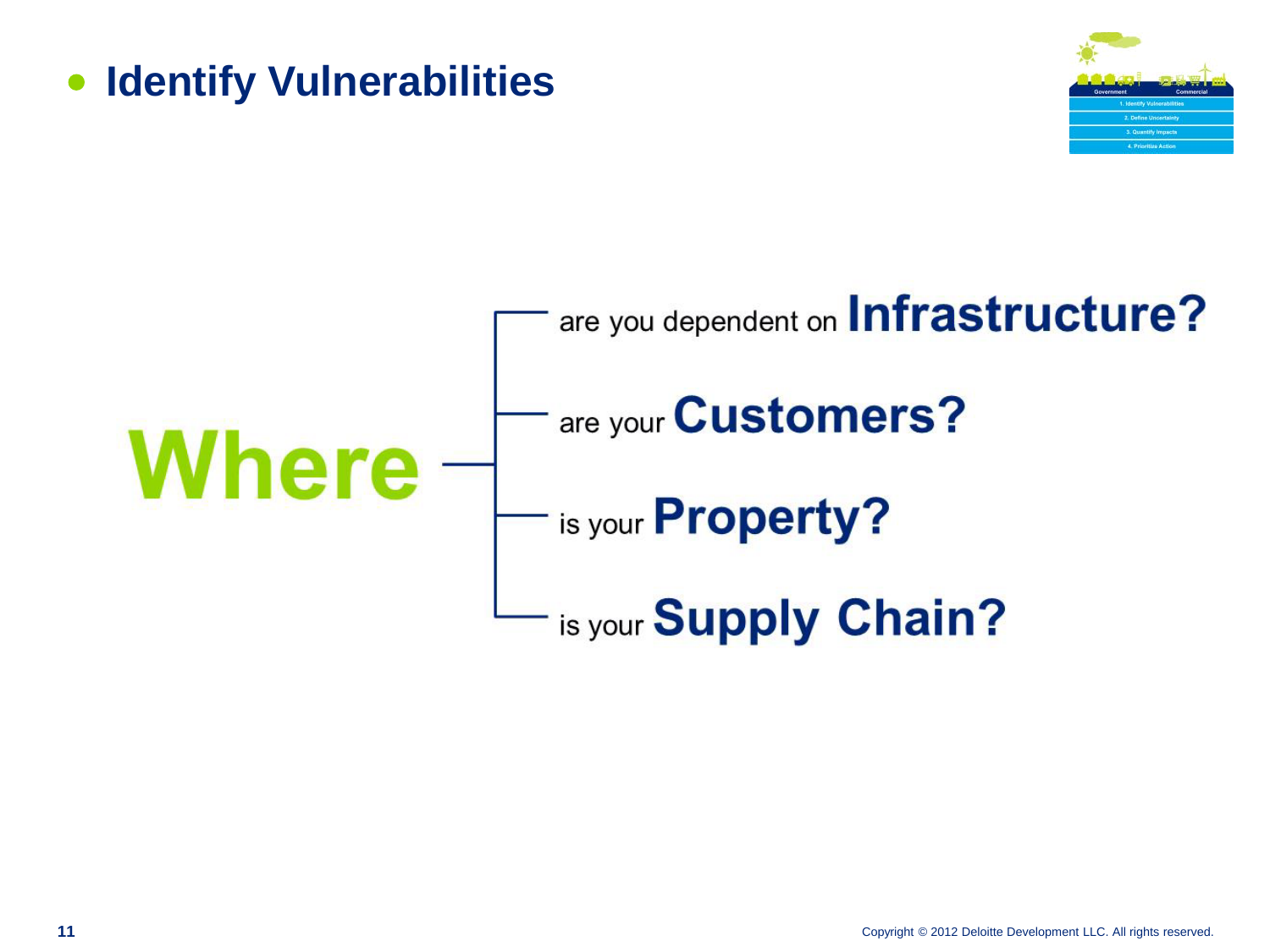



# Hurricaneo<br>
Frost  $\frac{2}{5}$  Eliano de Santon Comadoes<br>
Droughto  $\frac{2}{5}$  Of Heat wild Fire  $\overline{\mathbb{L}}$   $\sum$  Impact your business?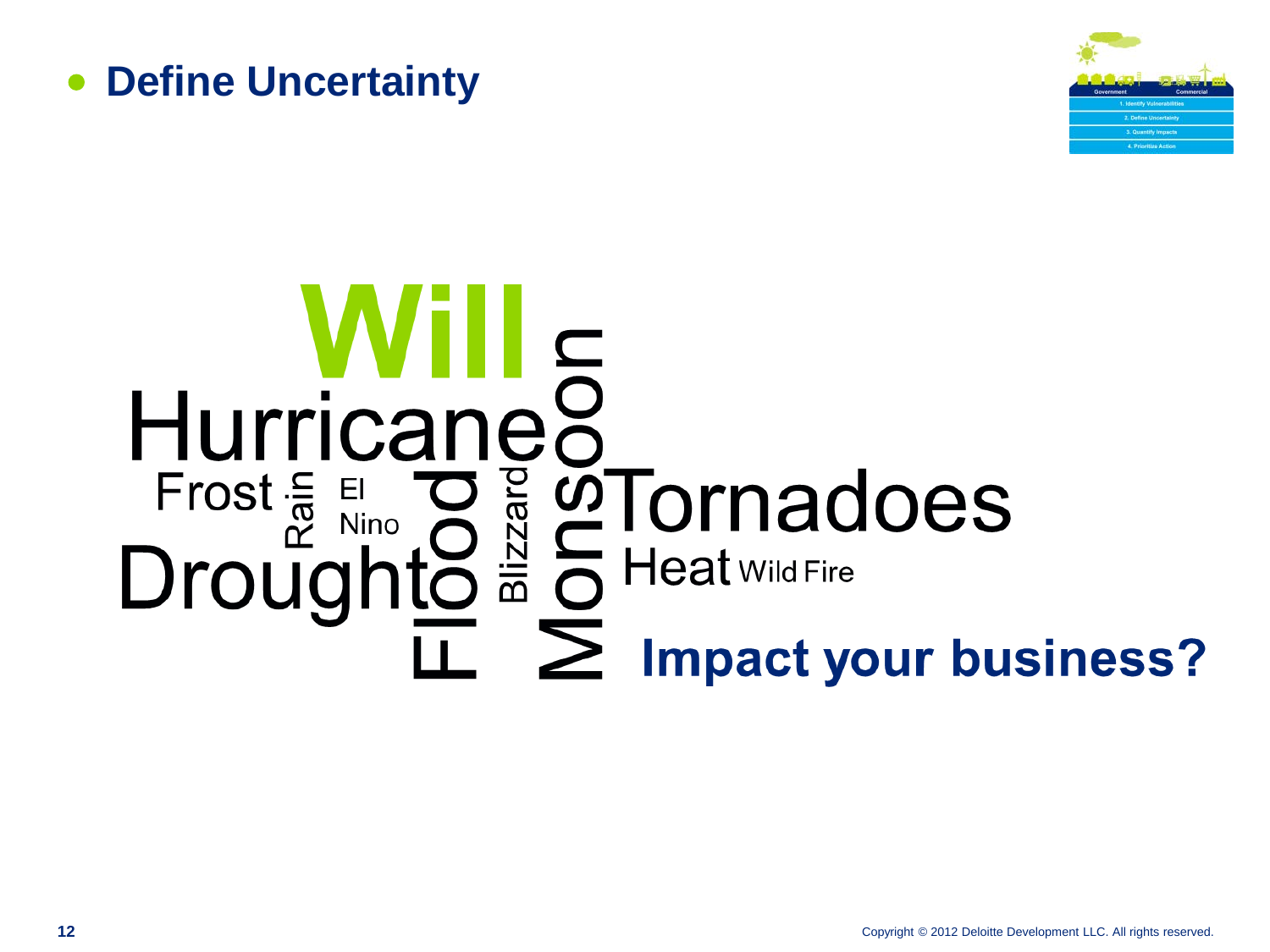



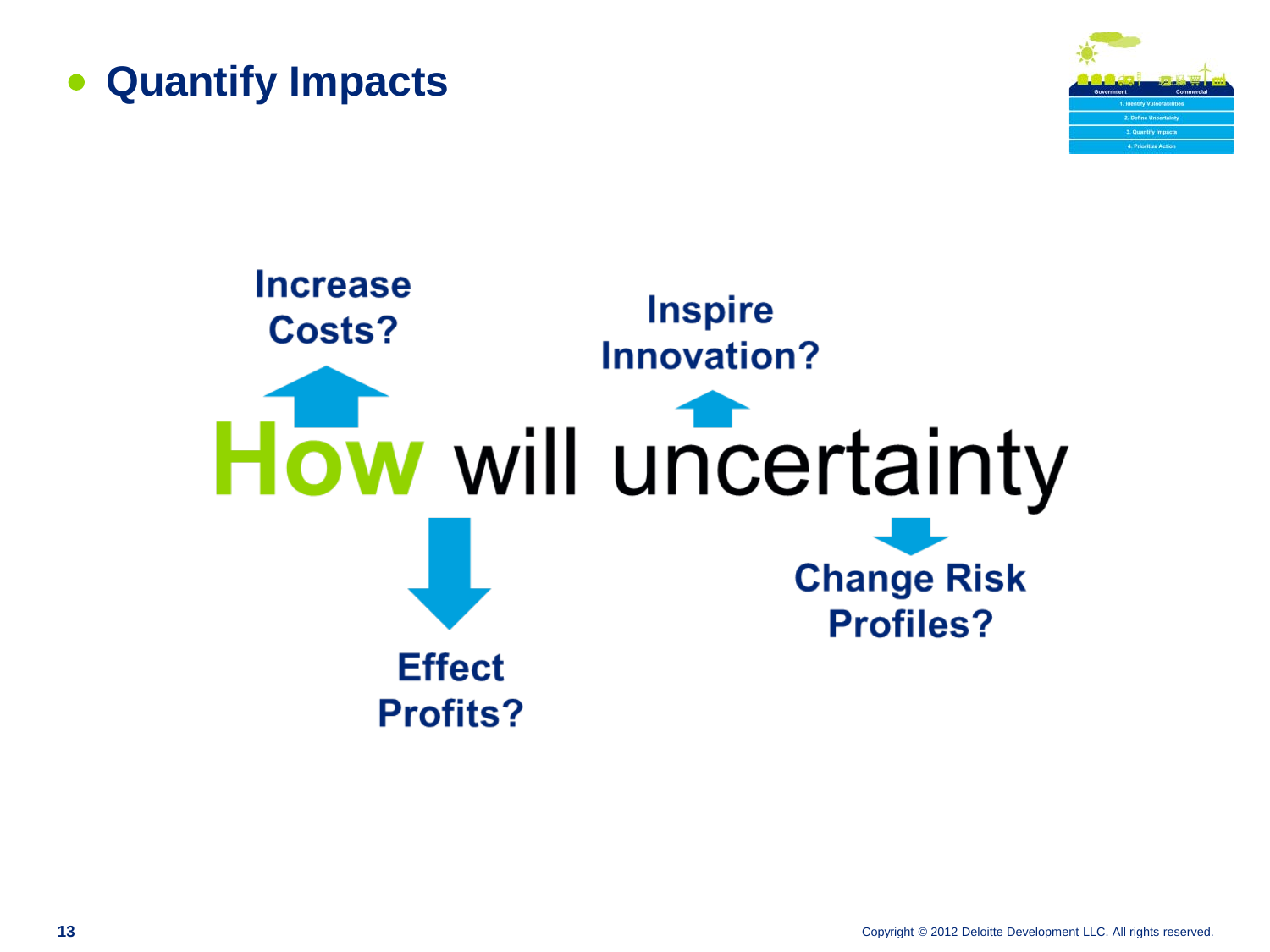





are your **alternatives?**

are the **costs and benefits?**

will determine which **actions to take?**

are the consequences of **inaction?**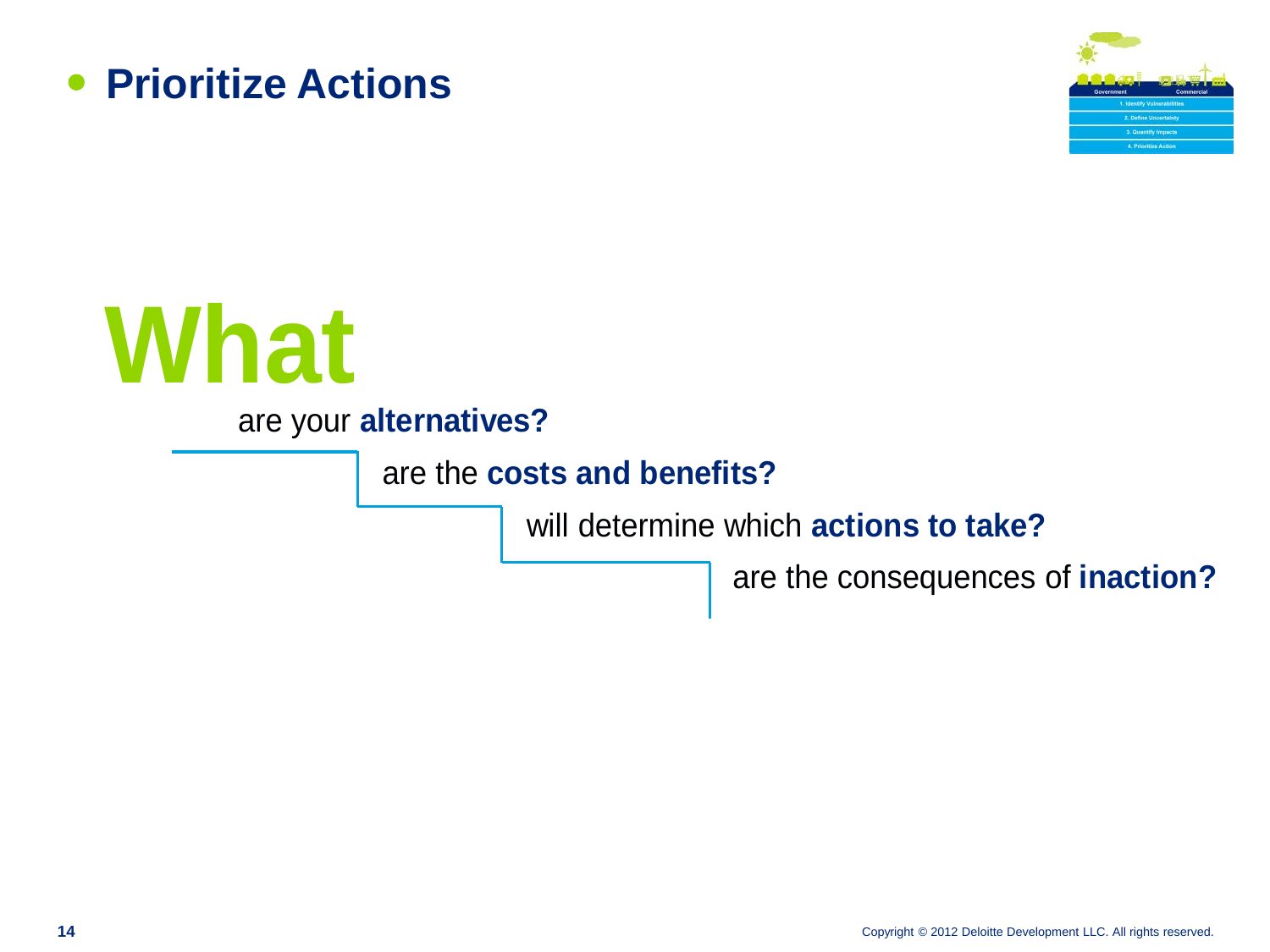**New 1 Gigawatt power plant/week for next 20 years needed to meet demand**

**9 billion people by 2050**

# **Are We Ready?**

**Increasing wealth = increasing demand**

**Urban sprawl + people leaving rural communities for cities**

**Global resource constraints**